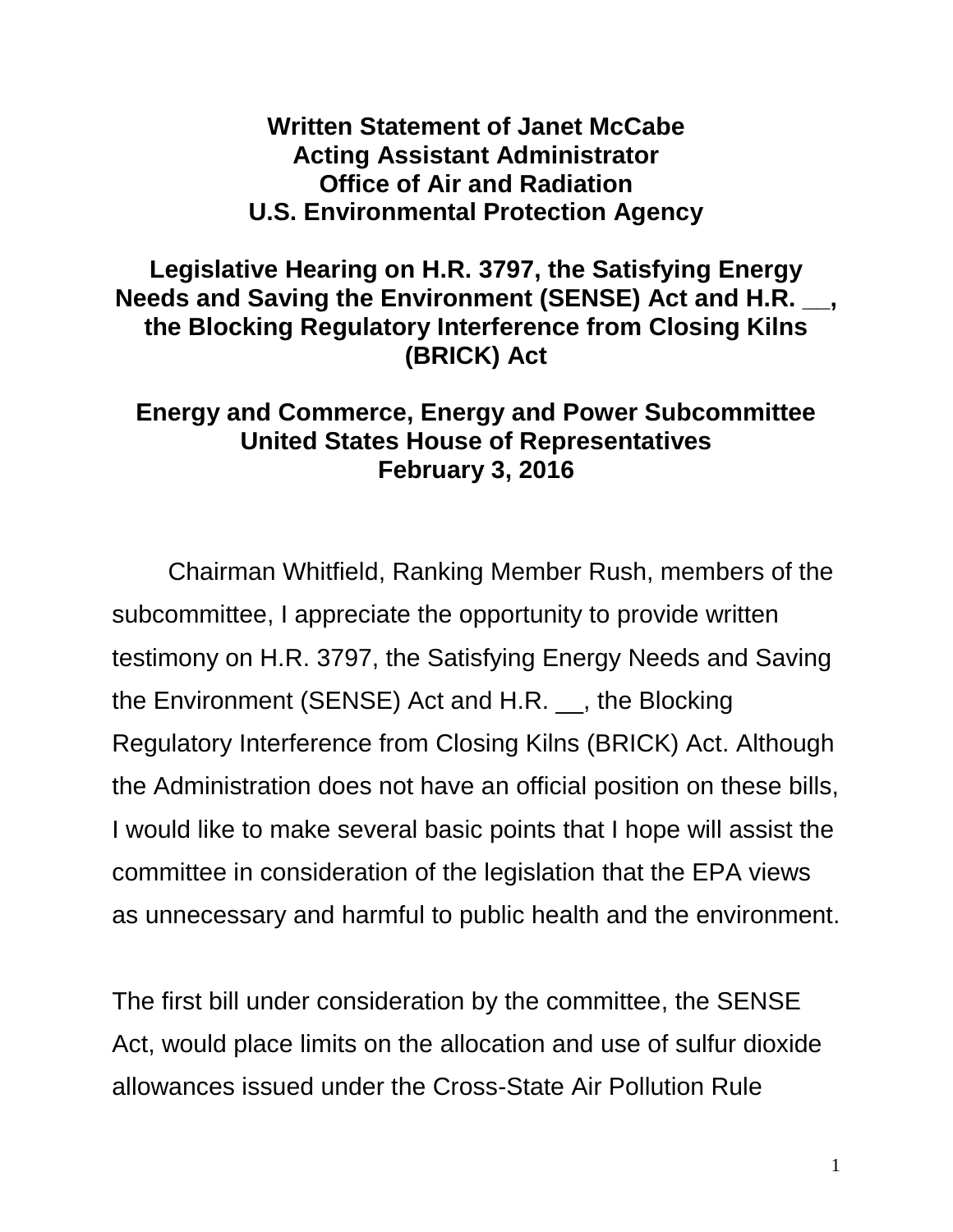(CSAPR) for a selected subset of electric generating units (EGUs), those that use coal refuse as their main fuel source. The CSAPR protects the health of millions of Americans by requiring states to significantly improve air quality through the reduction of power plant emissions. These emissions cross state lines and contribute to ozone and fine particle pollution in other states, which is a threat to public health. An important feature of the CSAPR is the trading program that allows sources in each state to meet emission budgets in many different ways, including trading of emissions allowances between power plants within the same state and limited trading across states. This approach reduces the cost of compliance while ensuring reductions in air pollution for citizens across the CSAPR region.

While we recognize that the changes to the CSAPR outlined in the SENSE Act would not diminish the total amount of emissions reductions that CSAPR would achieve, those changes would remove economic incentives to reduce emissions at coal refuse units. The SENSE Act would provide allocations to these units that cannot be traded, thereby removing the economic value of these allowances and the economic incentive to reduce emissions in order to sell excess allowances. By re-allocating allowances from other sources within the state to these coal refuse EGUs and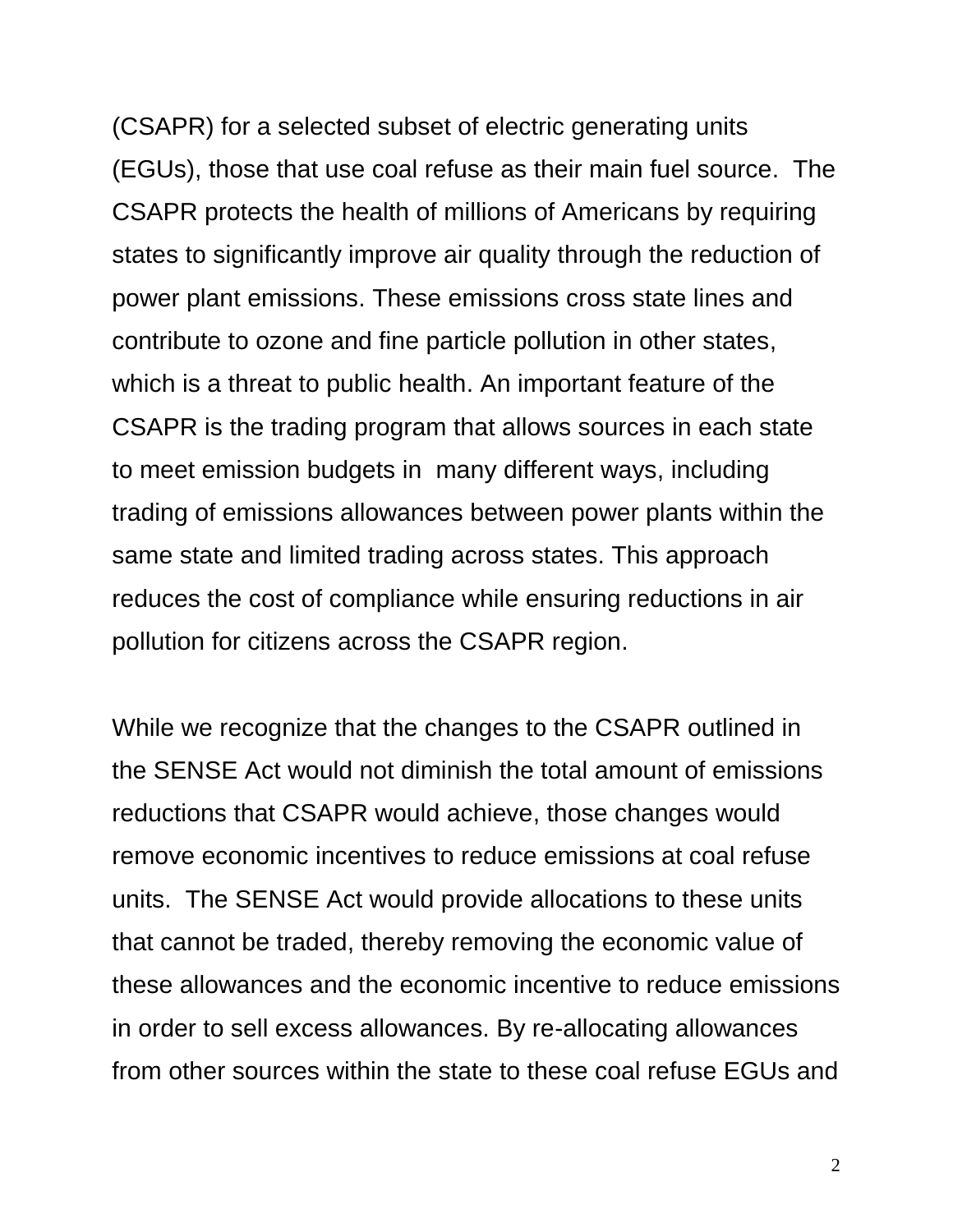then limiting the ability of these coal refuse sources to transfer allocated allowances to other facilities, the bill would economically advantage this subset of units at the expense of other units within the state—both in terms of losing otherwise available allowances and reducing compliance choices. The CSAPR's air quality goals and allowance market are best implemented with consistent market incentives for all participants. The bill would interfere with and manipulate market conditions, since the allowances allocated to this set of EGUs would be unavailable for use by any other sources and would be surrendered at retirement. The result would be in the aggregate a less efficient and more costly compliance with the CSAPR.

Language in the SENSE Act would seemingly also remove states' rights when determining their method of compliance with the CSAPR. The Clean Air Act gives states the authority to replace interstate transport Federal Implementation Plans (FIPs) with approved State Implementation Plans (SIPs). Further, the CSAPR expressly provides states with opportunities to reallocate allowances among their affected units. Indeed, a state that wished to reallocate the CSAPR sulfur dioxide allowances among its units in the manner provided in the SENSE Act could already have done so for the 2017 and 2018 compliance periods, and still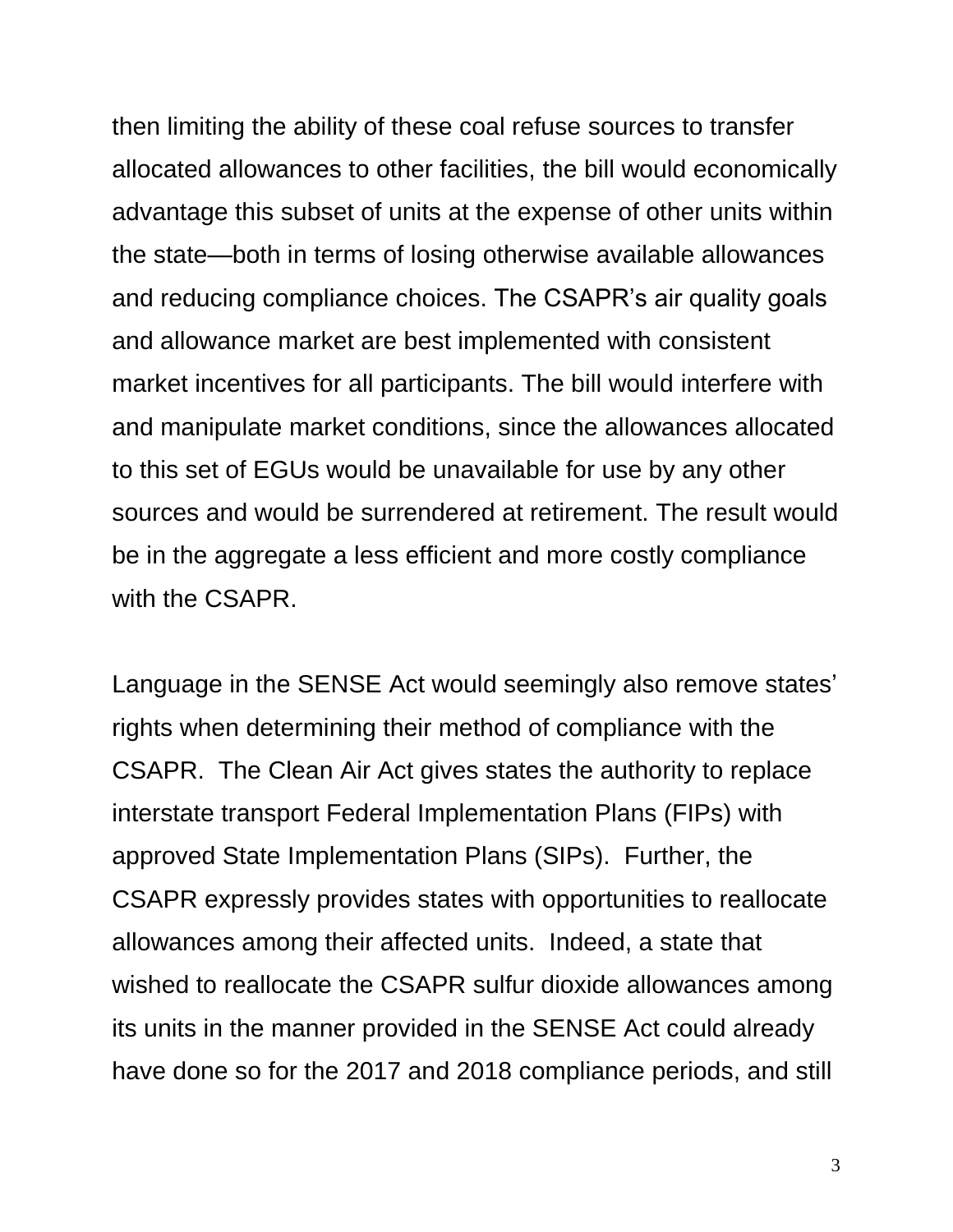could do so for subsequent years, without this legislation or the restrictions it imposes on the transfer of the reallocated allowances. The SENSE Act would potentially deny states control over allocations of allowances by rendering any submitted state plan with a different allocation to these units unapprovable.

In addition to requiring changes to the CSAPR, the bill would also require the Administrator to set emission standards for acid gases from coal refuse units that are different than the limits established in the Mercury Air Toxics Standards (MATS). This would lead to increased health and environmental impacts due to increased emissions of hazardous acid gases, such as hydrogen chloride and hydrogen flouride, and sulfur dioxide.

Generally, the SENSE Act would create an uneven playing field by creating a special market of CSAPR allowances for refuse coal units that is separate, distinct, and different from the marketbased implementation approach that the rest of the EGUs that participate in the CSAPR allowance trading program use.

The second bill under consideration by the committee is the Blocking Regulatory Interference from Closing Kilns (BRICK) Act. This legislation would extend compliance deadlines for sources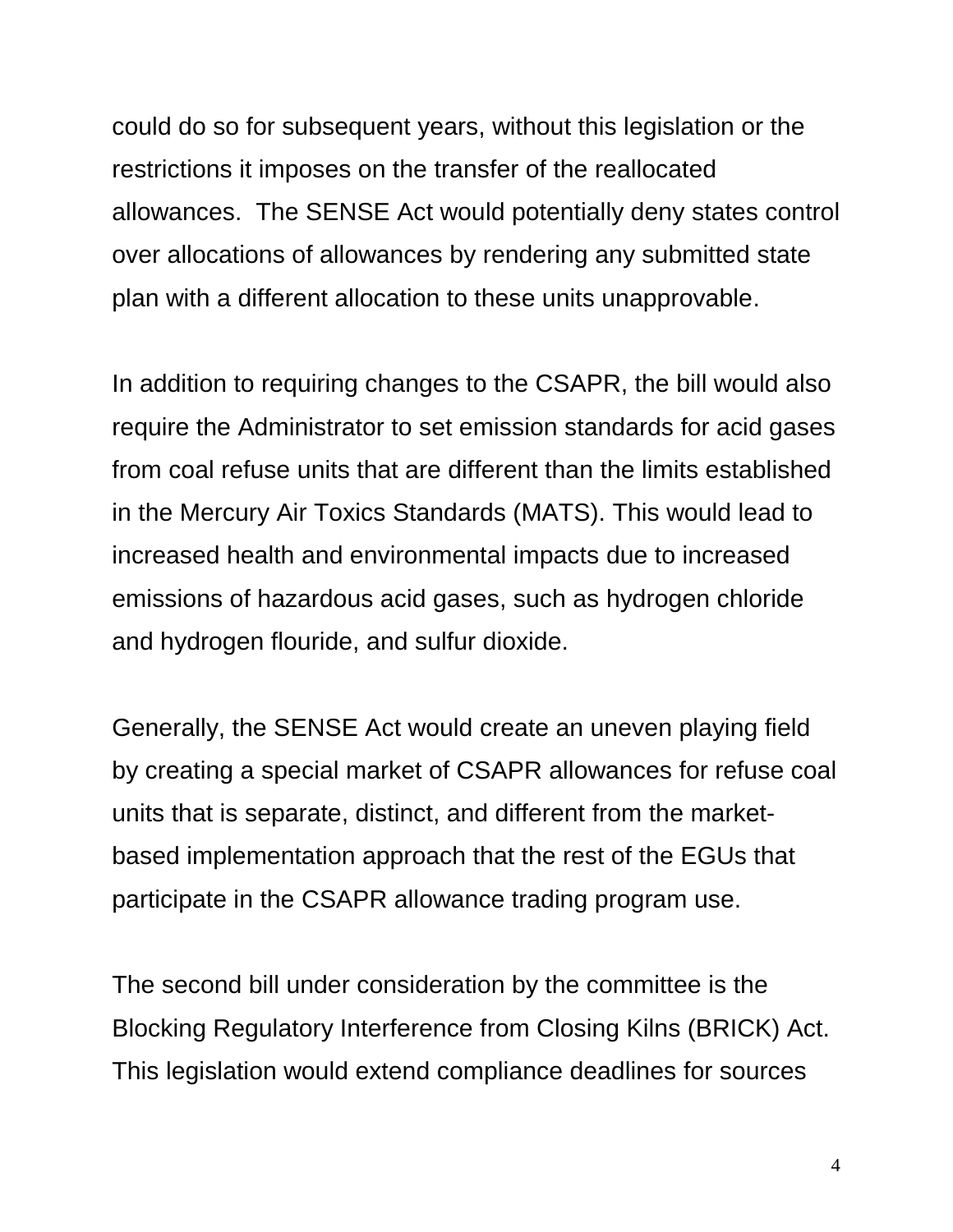covered under the Brick and Structural Clay National Emission Standards for Hazardous Air Pollutants (NESHAP) finalized in October 2015. The brick and structural clay products manufacturing and the clay ceramics manufacturing source categories contain major sources of hydrogen fluoride (HF), hydrogen chloride (HCl), and hazardous metals. These hazardous air pollutants (HAP) are associated with a variety of acute and chronic health effects, including cancer. The EPA estimates that these rules will reduce the amount of toxic air pollution emitted during production, reducing nationwide air toxics by approximately 375 tons per year in 2018.

In developing this final rule, the EPA carefully considered the requirements of section 112 of the Clean Air Act. We developed flexible compliance options and also made distinctions between requirements for small and large kilns in order to reduce the impacts of the rule on small businesses, while still meeting the requirements of the law. We have provided the maximum time allowed for compliance under the law, and sources can apply to their state for an additional year under certain circumstances. The Clean Air Act required EPA to finalize all MACT standards by 2000, and during the ensuing decade and a half sources in many other source categories have been complying with MACT